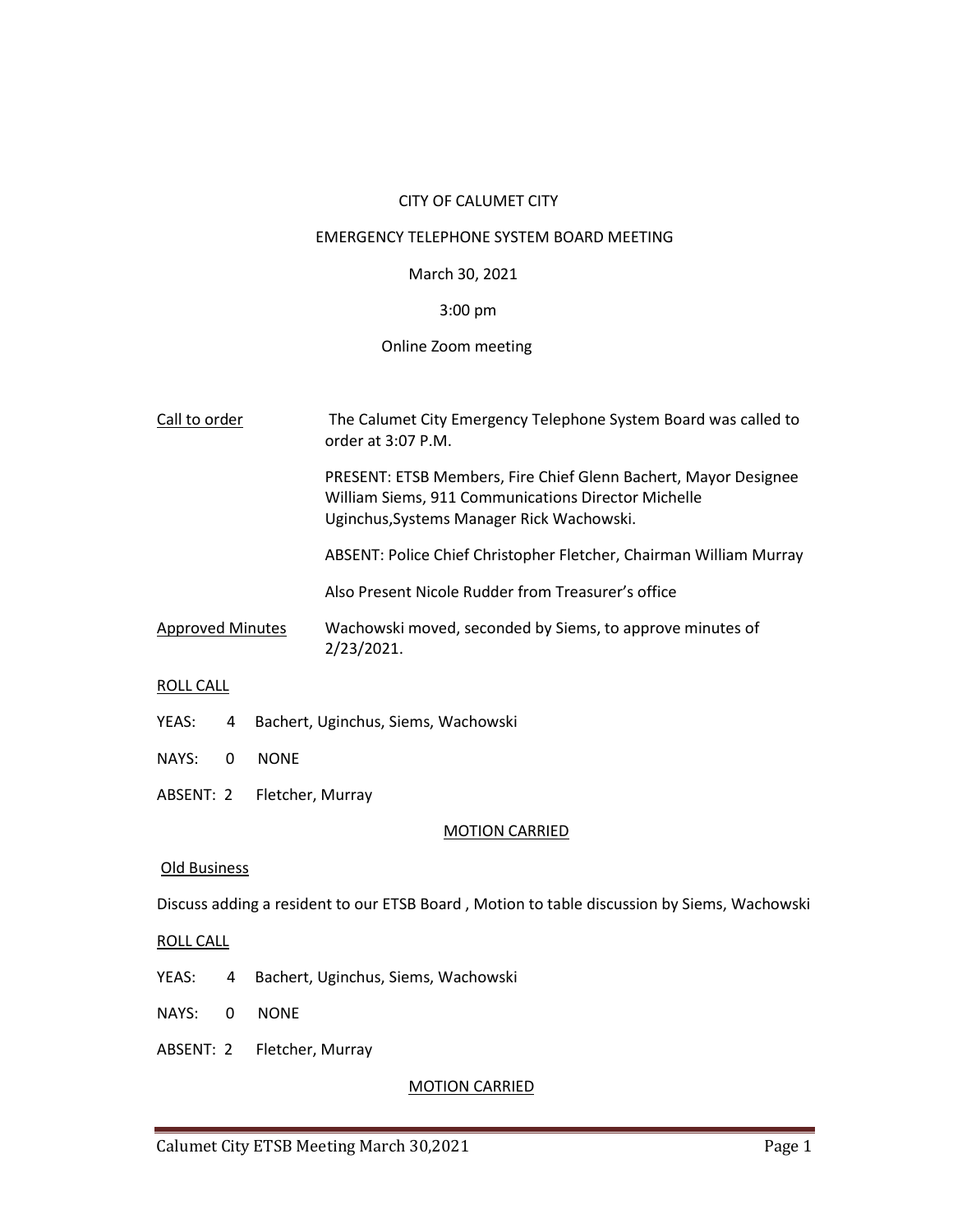Motion to have treasurer to remit payment to Miner Electronics in amount of \$29,731.88 for the down payment of the Vesta Analytics, and to remit payment of remaining balance of \$29,731.87 when work is complete.

Motion by Siems, Seconded by Wachowski

### ROLL CALL

YEAS: 4 Bachert, Uginchus, Siems, Wachowski

NAYS: 0 NONE

ABSENT: 2 Fletcher, Murray

#### MOTION CARRIED

Motion to have treasurer to remit payment to Miner Electronics in amount of \$20,544.75 for the down payment of the Eventide logger recorder, and to remit payment of the remaining balance of \$21,015.25 when work is complete.

Motion by Siems, Seconded by Wachowski

#### ROLL CALL

YEAS: 4 Bachert, Uginchus, Siems, Wachowski

NAYS: 0 NONE

ABSENT: 2 Fletcher, Murray

### MOTION CARRIED

#### New Business

Motion to approve purchase of 5 WD Element Portable hard drives 1 TB in amount of \$294.20 from CDW-G and have treasurer remit payment. Motion by Siems, seconded by Bachert.

#### ROLL CALL

- YEAS: 4 Bachert, Uginchus, Siems, Wachowski
- NAYS: 0 NONE
- ABSENT: 2 Fletcher, Murray

## MOTION CARRIED